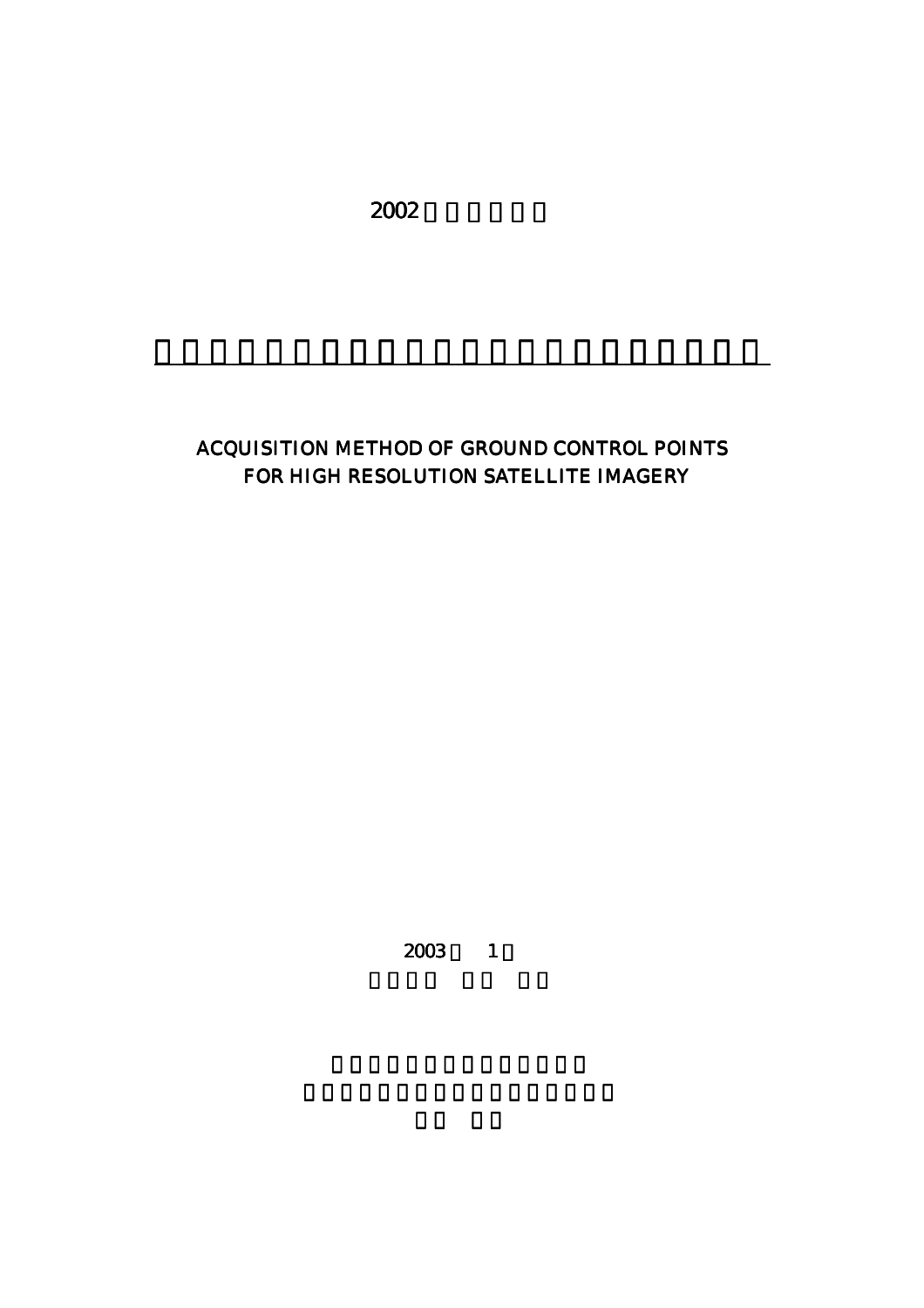|                             |            | $\ensuremath{\mathrm{GIS}}$ |               |                     |
|-----------------------------|------------|-----------------------------|---------------|---------------------|
|                             | 1:2500     |                             |               |                     |
|                             | <b>GPS</b> |                             |               |                     |
|                             | <b>GPS</b> |                             |               |                     |
|                             | GPS        |                             |               |                     |
|                             |            |                             |               | <b>IKONOS</b><br>C. |
| Fraser(2002) <sup>15)</sup> |            |                             | <b>IKONOS</b> |                     |
|                             |            |                             |               |                     |

 $1<sub>m</sub>$ 

 $-1:2500$ 

- GPS  $\blacksquare$
- IKONOS

 $IKONOS$  1:2500 GPS

 $2002$  11),  $2002$  12),13),14)

i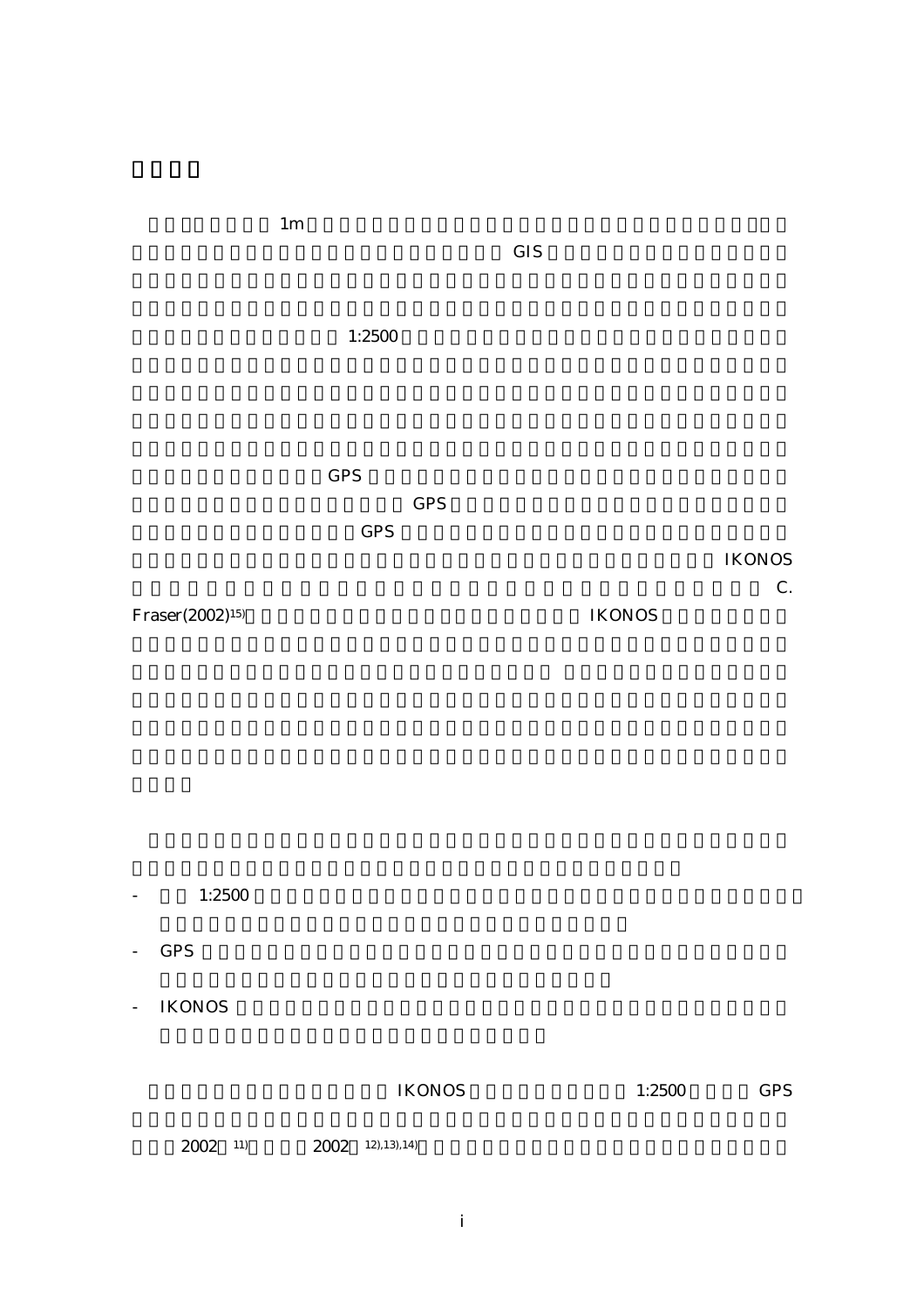$1:2500$ 

 $GPS$  and  $1m$ 

マッチング方法は,相関法を用いた.その結果小さな橋,T 字・Y 字・S カーブの道路,屋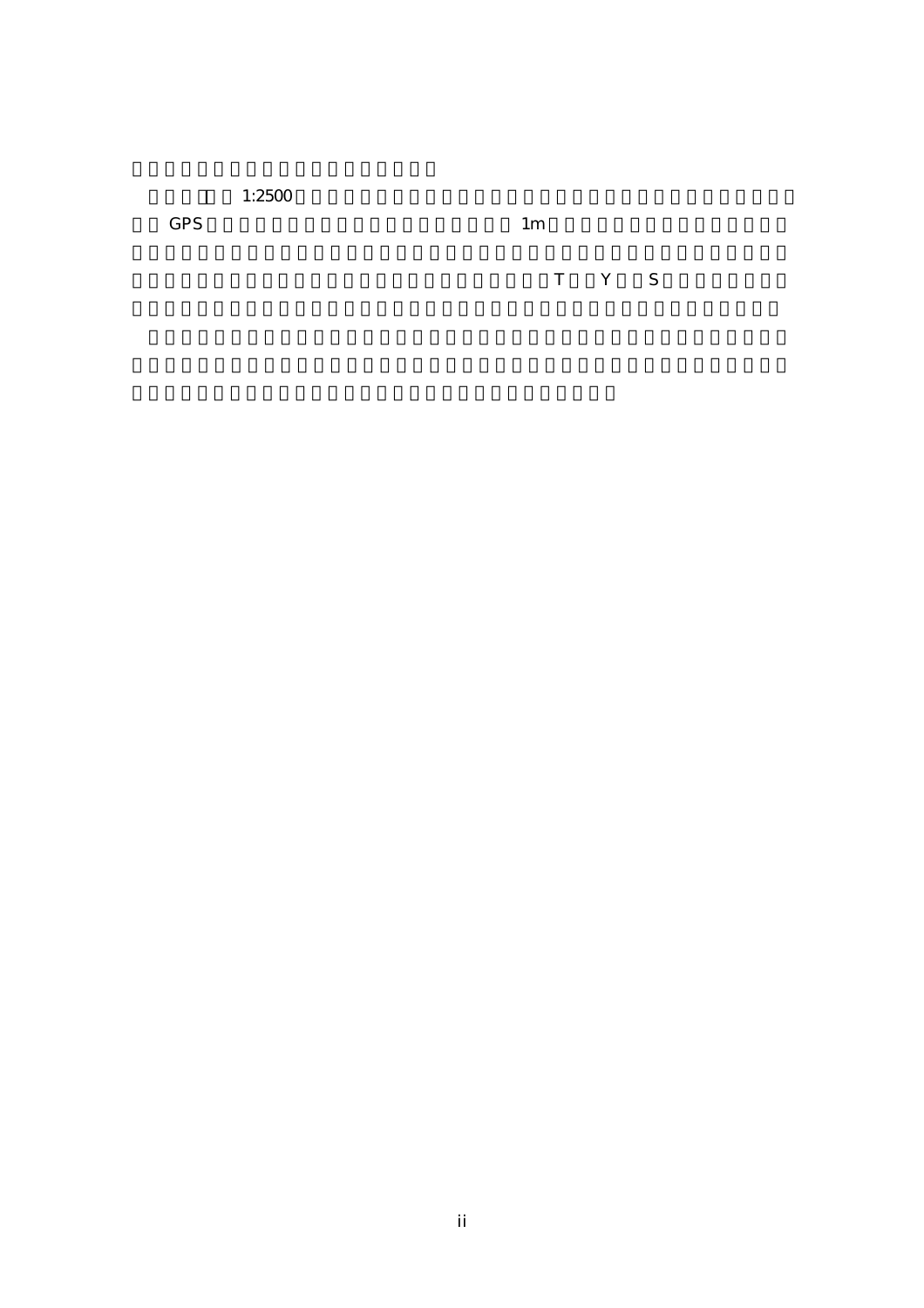## **ACQUISITION METHOD OF GROUND CONTROL POINTS FOR HIGH RESOLUTION SATELLITE IMAGERY**

Takae KADOTA

High resolution satellite imageries, whose resolution is less than 1m, have been used in many fields. They are needed for overlay other GIS data, or updating existing map. In order to carry out geometric correction of high resolution satellite imageries, ground control points (GCPs) are required. However in the acquisition of GCPs, some problems for high resolution satellite imagery were encountered. When GCPs were acquired from map of scale 1:2500, position of the road had fuzzy boundary which include is sidewalk etc. Moreover, since satellite imageries were generated by central projection, it was difficult to interpret the corners of buildings on the ground. Therefore extraction of GCPs from the map may be difficult. So acquisition of GCPs using GPS is expected. Though accuracy of measurement has enough, GPS surveying needs much time and effort. Acquisition of ground coordinate by using image matching from aerial photography can save time and effort. If image matching between aerial images and high resolution satellite imageries is possible, GCPs can be acquired more easily compared with GPS surveying. Image matching has been studied by C.Fraser(2002)15). However, the suitable template image which can be used for image matching is not discussed yet.

In this study, the acquisition methods of GCPs were evaluated as follows.

- Comparison the geometric correction results using GCPs that were acquired from 1:2500 map and GCPs that were acquired by field surveying using GPS.
- Image matching between IKONOS imageries and aerial images was carried out.

In this study, IKONOS imagery was used as high resolution satellite imagery. 3 dimensional affine transform was selected for the geometric correction of IKONOS imageries.

Result showed that GCPs acquired from the 1:2500 scale map did not have enough accuracy. On the other hand, GCPs acquired by GPS were able to be acquired less than 1m root mean square error (RMSE), and it turned out that GPS had enough accuracy. Next, image matching was carried out using aerial